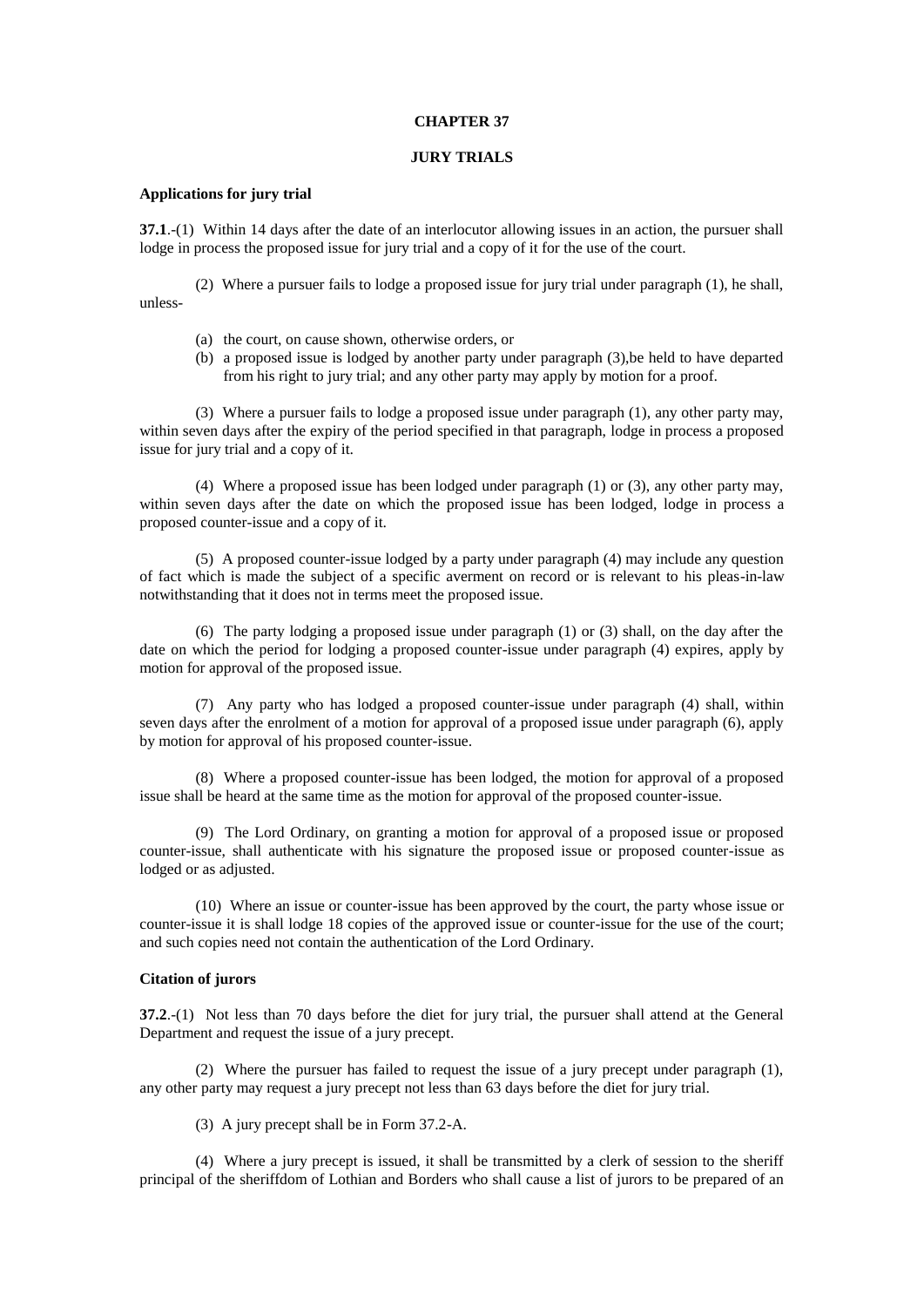equal number of men and women in accordance with the precept.

(5) A citation of a person to attend as a juror shall be in Form 37.2-B and shall be executed by the sheriff clerk at Edinburgh (or a depute authorised by him) by post.

(6) Where no party requests the issue of a jury precept under paragraph  $(1)$  or  $(2)$ , each party shall be held to have departed from the application for a jury trial and inquiry into the facts of the cause shall be taken by proof.

## **Ineligibility for, and excusal from, jury service**

**37.3**.-(1) A person summoned to serve on a jury may, as soon as possible after receipt of his citation, apply in writing to the Deputy Principal Clerk to be released from his citation; and the Deputy Principal Clerk may, if he is satisfied that there are good and sufficient grounds for excusal, grant the application.

(2) The Lord Ordinary to preside at the jury trial may, at any time before the jury is empanelled, excuse any person summoned to attend as a juror from attendance if he is satisfied that there are good and sufficient grounds for doing so.

## **Application of certain rules relating to proofs**

**37.4**. The following provisions of these Rules shall apply in relation to an action in which issues have been approved for jury trial as they apply to a cause in which a proof has been allowed:-

rule 36.2 (citation of witnesses), rule 36.3 (lodging productions), rule 36.4 (copy productions), rule 36.5 (returning borrowed documents before proof), rule 36.7 (admissions by parties), rule 36.8 (conditions for receiving certain written statements in evidence), rule 36.9 (attendance, and lists, of witnesses), rule 36.10 (administration of oath or affirmation to witnesses),

# **Failure of party to appear at jury trial**

- **37.5**. Where a party does not appear at the diet for jury trial, then-
	- (a) if the party appearing is the pursuer or the party on whom the burden of proof lies, he shall be entitled to lead evidence, and go to the jury for a verdict;
	- (b) if the party appearing is the defender or the party on whom the burden of proof does not lie, he shall be entitled to obtain a verdict in his favour without leading evidence.

#### **Recording of proceedings at jury trial**

**37.5A**-(1) Subject to any other provision in these Rules, proceedings at a jury trial shall be recorded by -

- (a) a shorthand writer to whom the oath *de fideli adminstratione officii* has been administered on his appointment as a shorthand writer in the Court of Session; or
- (b) tape recording or other mechanical means approved by the Lord President.

(2) In paragraph (1) "the proceedings" means the whole proceedings including, without prejudice to that generality -

- (a) discussions
	- (i) with respect to any challenge of a juror; and
	- (ii) on any question arising in the course of the trial;
- (b) the decision of the Lord Ordinary on any matter referred to in sub-paragraph (a);
- (c) the evidence led at the trial;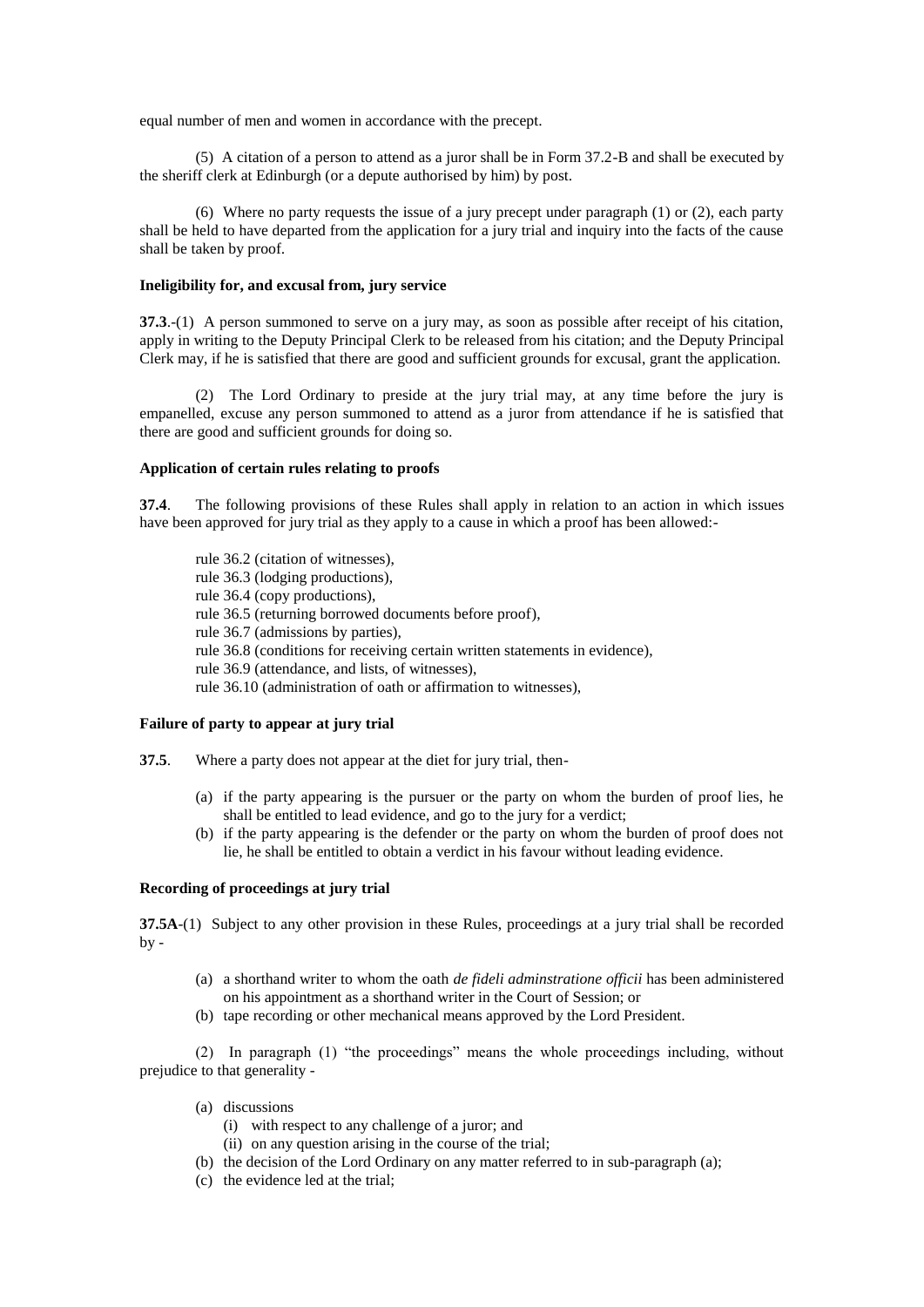- (d) the Lord Ordinary's charge to the jury;
- (e) the speeches of counsel or agents;
- (f) the verdict of the jury; and
- (g) any request for a direction to be given under rule 37.7 any hearing in relation to such a request and any direction so given.

(3) A transcript of the record of proceedings shall be made only on the direction of the court; and the cost shall, in the first instance, be borne by the agents for the parties in equal proportions.

- (4) Any transcript so made shall be certified as a faithful record of proceedings -
- (a) where the recording was under sub-paragraph (a) of paragraph (1), by whoever recorded the proceedings; and
- (b) where it was under sub-paragraph (b) of that paragraph, by whoever transcribed the record.

(5) The Lord Ordinary may make such alterations to the transcript as appear to him to be necessary after hearing the parties; and, where such alterations are made, he shall authenticate the alterations.

(6) Where a transcript has been so made for the use of the court, copies of it may be obtained by any party from the transcriber on payment of his fee.

(7) Except with leave of the court, the transcript may be borrowed from process only for the purpose of enabling a party to consider whether to reclaim against the interlocutor of the court applying the verdict of the jury or whether to apply for a new trial.

(8) Where a transcript is required for a purpose mentioned in paragraph (7) but has not been directed to be transcribed under paragraph (3), a party -

- (a) may request such a transcript from the shorthand writer, or as the case may be, from a person who might have transcribed the recording had there been such a direction, the cost of the requested transcript being borne by the agent for the requester in the first instance; and
- (b) shall lodge the transcript in process;

and copies of it may be obtained by any party from the transcriber on payment of his fee.

### **Administration of oath or affirmation to jurors**

**37.6**.-(1) Subject to paragraph (2), the clerk of court shall administer the oath collectively to the jury in Form 37.6-A.

(2) Where a juror elects to affirm, the clerk shall administer the affirmation to that juror in Form 37.6-B.

# **Exceptions to judge's charge**

**37.7.-**(1) Where a party seeks to take exception to a direction on a point of law given by the Lord Ordinary in his charge to the jury or to request the Lord Ordinary to give a direction differing from or supplementary to the directions in the charge, he shall, immediately on the conclusion of the charge, so intimate to the Lord Ordinary, who shall hear counsel for the parties in the absence of the jury.

(2) The party dissatisfied with the charge to the jury shall formulate in writing the exception taken by him or the direction sought by him; and the exception or direction, as the case may be, and the judge's decision on it, shall be recorded in a note of exception under the direction of the Lord Ordinary and shall be certified by him.